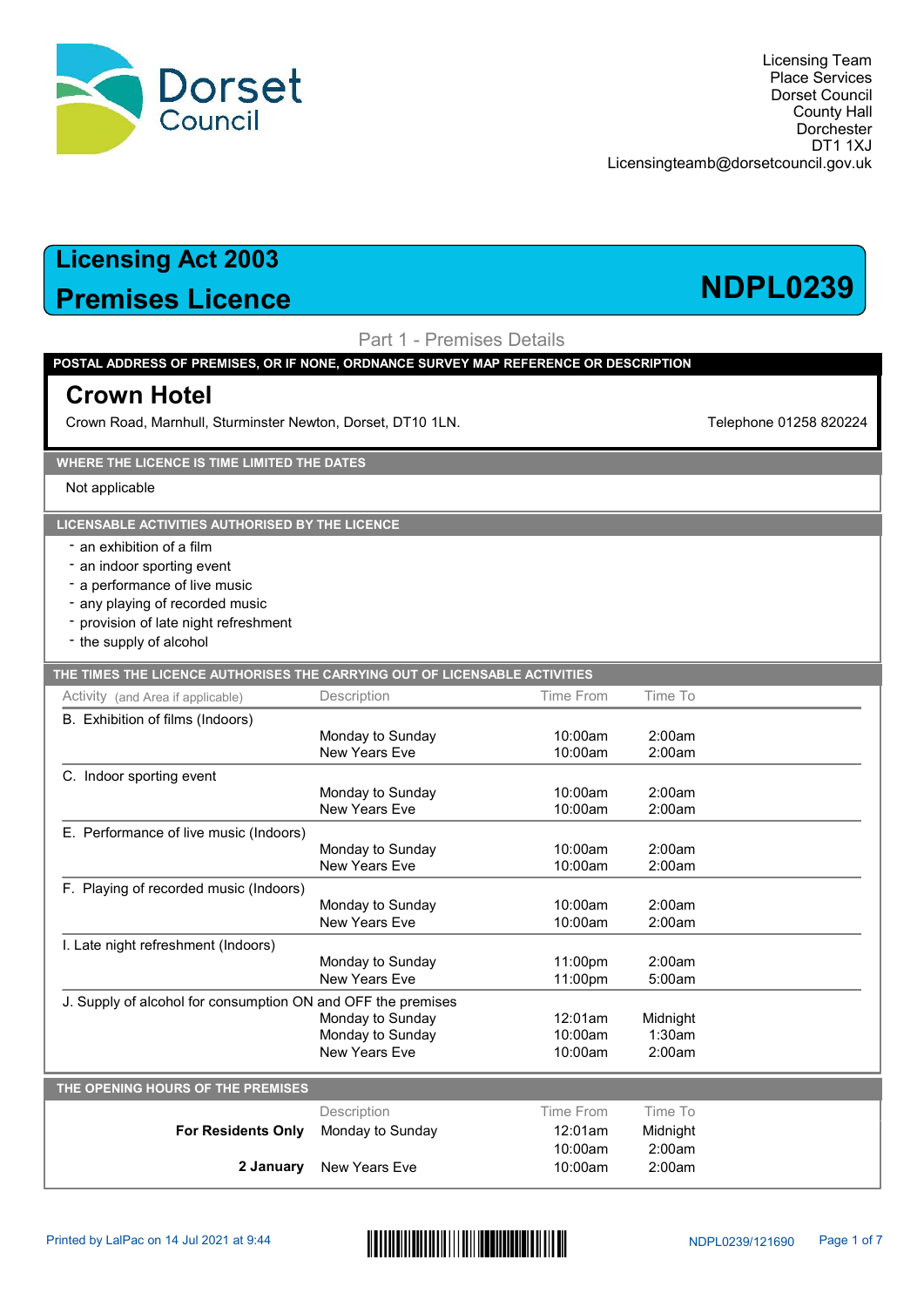

Dorset

Council

WHERE THE LICENCE AUTHORISES SUPPLIES OF ALCOHOL WHETHER THESE ARE ON AND / OR OFF SUPPLIES

- J. Supply of alcohol for consumption ON and OFF the premises

Part 2

NAME, (REGISTERED) ADDRESS, TELEPHONE NUMBER AND EMAIL (WHERE RELEVANT) OF HOLDER OF PREMISES LICENCE

Hall and Woodhouse Limited

The Brewery, Blandford St Mary, Blandford Forum, Dorset, DT11 9LS.

Telephone 01258 452141

REGISTERED NUMBER OF HOLDER, FOR EXAMPLE COMPANY NUMBER, CHARITY NUMBER (WHERE APPLICABLE)

Hall and Woodhouse Limited 57696

NAME, ADDRESS AND TELEPHONE NUMBER OF DESIGNATED PREMISES SUPERVISOR OR MANAGEMENT COMMITTEE WHERE THE PREMISES LICENCE AUTHORISES THE SUPPLY OF ALCOHOL

Eric Joseph MONTGOMERY

PERSONAL LICENCE NUMBER AND ISSUING AUTHORITY OF PERSONAL LICENCE HELD BY DESIGNATED PREMISES SUPERVISOR WHERE THE PREMISES LICENCE AUTHORISES FOR THE SUPPLY OF ALCOHOL SISTERED NUMBER OF HOLDER, FOR EXAMPLE COMPANY NUMBER, CHARITY NUMBER (WHERE APPLICABLE)<br>
Italiand Woodhouse Limited<br>
ME, ADDRESS AND TELEPHONE NUMBER OF DESIGNATED PREMISES SUPERVISOR OR MANAGEMENT COMMITTEE WHERE THE<br>
EM

Licence No. NSC/47356 sued by Issued by

## ANNEXES

## ANNEX 1 - MANDATORY CONDITIONS

## Supply of Alcohol (s19(2)&(3))

- -
	- licence or his personal licence has been suspended

TERED NUMBER OF HOLDER, FOR EXAMPLE COMPANY NUMBER, CHARITY NUMBER (WHERE APPLICABLE)<br>ADDRESS AND TELEPHONE NUMBER OF DESIGNATED PREMISES SUPERVISOR OR MANAGEMENT COMMITTEE WHER<br>SES LICENCE AUTHORISES THE SUPPLY OF ALCOHOL Examples and The designated premises supervisor or MANAGEMENT COMMITTEE WHERE THE<br>
STREET ADDRESS AND TELEPHONE NUMBER OF DESIGNATED PREMISES SUPERVISOR OR MANAGEMENT COMMITTEE WHERE THE<br>
SES LICENCE NUMBER AND ISSUING AUT ADDRESS AND TELEPHONE NUMBER OF DESIGNATED PREMISES SUPERVISOR OR MANAGEMENT COMMITTEE WHERE THE<br>SES LICENCE AUTHORISES THE SUPPLY OF ALCOHOL<br>WAL LICENCE NUMBER AND ISSUING AUTHORITY OF PERSONAL LICENCE HELD BY DESIGNATED holds a personal licence

## Exhibition of Films (s20(2))

ERE THE PREMISER AND ISSUING AUTHORITY OF PERSONAL LICENCE HELD BY DESIGNATED PREMISES SUPERVISOR<br>
RERE THE PREMISES LICENCE AUTHORISES FOR THE SUPPLY OF ALCOHOL<br>
SUPPLY OF ALCOHOL<br>
SUPPLY OF ALCOHOL<br>
SUPPLY Of ALCOHOL<br>
1. MAL LICENCE NUMBER AND ISSUING AUTHORITY OF PERSONAL LICENCE HELD BY DESIGNATED PREMISES SUPERVISOR<br>
THE PREMISES LICENCE AUTHORISES FOR THE SUPPLY OF ALCOHOL<br>
ISSUED ON DRIVER 1 - **MANDATORY CONDITIONS**<br> **ROBY**<br> **ROBY OF** SOMAL LUGNIC RIMMERY AND ISSUED (2) In this paragraph, an irresponsible promotion means and the control of the superbook and the presence No. NSC/47356 (sence No. NSC/47356 (sence AUTHORISES FOR THE SUPFLY OF ALCOHOL<br>
SIME

- 
- icance No. NSC/47356 (associated by a stated by stated by stated by stated by stated by stated and the response of the response of the relevant premises supervisor, or (b) at a time when the response of less ordesignated (2) In the multipleter of the property of alcohol (s19(2) Be(3)))<br>upply of alcohol (s19(2) Be and under the premises supervisor, or<br>ta the time when the designated premises supervisor, or<br>ta time when the designated premi **MANDATORY CONDITIONS**<br> **Cohol (s19(2)&(3))**<br>
of alcohol may be made under the premises supervisor, or<br>
me when there is no designated premises supervisor, or<br>
or whis personal licence has been suspended<br>
or his personal **HANDATORY CONDITIONS**<br> **Cohol (s19(2)&(3))**<br> **Cohol may** be made under the premises licence -<br>
or his personal licence has been suspervisor does not hold a personal<br>
bey of alcohol under the premises supervisor does not



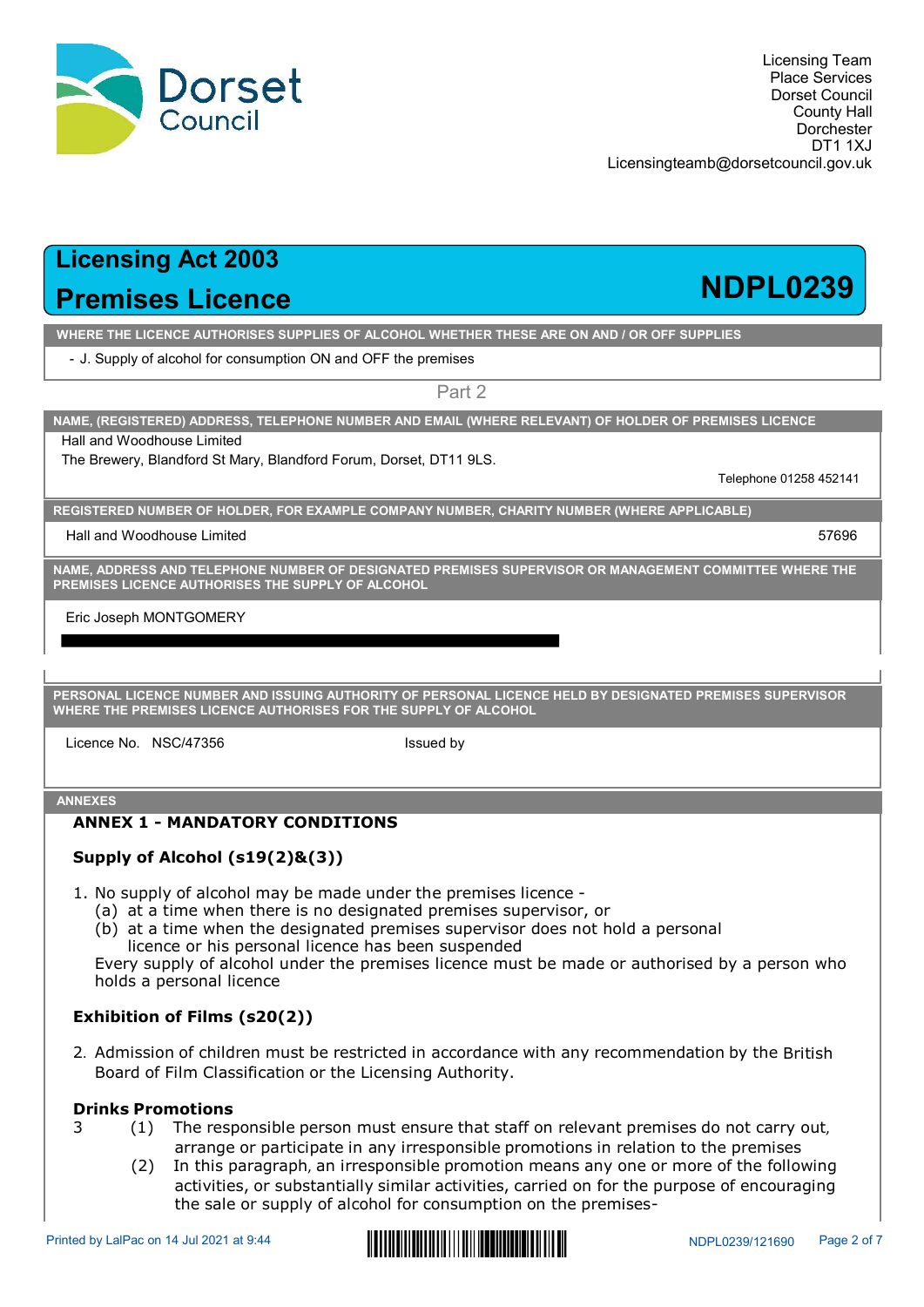

## Licensing Act 2003 Premises Licence NDPL0239 ANNEXES continued ... COLORET PROFILE CONTINUES CONTROLL CONTROLL CONTROLL CONTROLL CONTROLL CONTROLL CONTROLL CONTROLL CONTROLL CONTROLL CONTROLL CONTROLL CONTROLL CONTROLLY DETERMINENT DISTURNATION CONTROLLY CONTROLLY CONTROLLY CONTROLLY CON FSet<br>
TSE Present Council<br>
These Services<br>
Discussions of Discussions of Discussions<br>
Discussions of Discussions of the Council<br>
Services of the present<br>
Council of Discussions of the present<br>
Council of the services indiv (i) drink a graphetical a possible (whether within a time limit or<br>
(ii) drink a graphetic Council<br>
(Drink a quantity Hall<br>
(Drink a quantity of alcohol within a time limit (other than to drink<br>
alcohol sold or supplied on Licensing Team<br>
Place Services<br>
Dorset Council<br>
Docement<br>
Council of Council<br>
Docement<br>
Dirinvial<br>
Dirinvial<br>
Sold or supplied on the premises before the cessation of the<br>
experiment of alcohol within a time limit (other t **period in the responsible person is authorised to sell or supply the responsible person in the conduct of the responsible person is authorised to the responsible person is authorised to sell or supply allow the responsibl** alcohol), or **Example 18 CONSTRENT CONSTRENT CONSTRENT CONSTRENT CONSTRENT CONSTRENT CONSTRENT CONSTRENT CONSTRENT CONSTREND CONSTRENT CONSTREND TO THE SUPPLO CONSTRENT (i) drink a quantity of alcohol within a time limit (other than to** otherwise); (a) Council counter that the contract counter the counter of the counter of the counter of the priori of the priori of the priori of the priori of the priori of the priori of the priori of the priori of alcohol solon sumpl **Example 10**<br> **CONSTRESS CONSTRESS CONSTRESS CONSTRESS**<br> **CONSTRESS CONSTRESS**<br> **CONSTRESS**<br> **CONSTRESS**<br> **CONSTRESS**<br> **CONSTRESS**<br> **CONSTRESS**<br> **CONSTRESS**<br> **CONSTRESS**<br> **CONSTRESS**<br> **CONSTRESS**<br> **CONSTRESS**<br> **CONSTRESS**<br> **Example 2003**<br> **Example 2003**<br> **Example 2003**<br> **Example 2003**<br> **Example 30**<br> **Example 30**<br> **Example 30**<br> **Example 30**<br> **Example 30**<br> **Example 30**<br> **Example 30**<br> **Example 30**<br> **Example 30**<br> **Example 30**<br> **Example 30**<br> **Exa** objective; **Community of the computer of the computer or the computer or encourage** (or any other addition of the medicine or encourage, individuals to-<br>
(i) drink a quantity of alcohol within a time limit (other than to drink alcoho **COOS**<br> **COOS**<br> **COOS**<br> **COOS**<br> **COOS**<br> **COOS**<br> **COOS**<br> **COOS**<br> **COOS**<br> **COOS**<br> **COOS**<br> **COOS**<br> **COOS**<br> **COOS**<br> **COOS**<br> **COOS**<br> **COOS**<br> **COOS**<br> **COOS**<br> **COOS**<br> **COOS**<br> **COOS**<br> **COOS**<br> **COOS**<br> **COOS**<br> **COOS**<br> **COOS**<br> **COOS Solution Solution Solution**<br> **CONSTANT CONSTANT CONSTANT (CONSTANT)**<br> **CONSTANT CONSTANT CONSTANT CONSTANT CONSTANT CONSTANT CONSTANT CONSTANT CONSTANT CONSTANT CONSTANT (i)** drink a manner which the responsible person is **2003**<br> **Example 2003**<br> **Example 2003**<br> **Example 30**<br> **Example 30**<br> **Example:** The production of such that in the period is not<br>
(i) drink a quantity of alcohol within a time limit (other than to drink<br>
alcohol sold or su **Act 2003**<br> **Comments** or supplying individuals to the reason of the reason of the reason of the reason of the promotion solid or supplying on the premises before the cessation of the premises of the premises of the promot condone, encourage or glamorise anti-social behaviour or to refer to the **Example 18**<br>
games or other activities which require or encourage, or are designed to<br>
require or encourage, individuals to-<br>
(i) drink a quantity of alcohol within a time limit (other than to drink<br>
alcohol sold or suppl dispensive of the rativities which require or encourage, or are designed to require or encourage, individuals to-<br>(i) drink a quantity of alcohol within a time limit (other than to drink<br>alcohol solo or suppiled on the pe games or other activities which require or encourage, or are designed to<br>require or encourage, individuals to-<br>real (i) drink a quantity of alcohol within a time limit (other than to drink<br>alcohol sold or supplied on the p genes of outer activities witching the premision of encourage, or are usagine<br>require or encourage, individuals to-<br>(i) drink a quantity of alcohol within a time limit (other than to dr<br>alcohol sold or supplied on the prem (1) of the responsible person in the term in the term of the person is authorised by a proposition which the responsible person is authorised to sell or supply  $\frac{1}{2}$  alcohol), or<br>
(ii) drivin as much acohol as possibl experience is reasonably and the premises between the cessadon or customers where the premises the custom of the premises the customer is a manner which as nuch alcohol as possible (whether within a time limit or the prese verification policy is adopted in respect of the premises in relation to the sale or supply of alcohol. (2)The designated premises supervisor in relation to the premises licence must ensure that the supply of alcohol at the premises is carried on in accordance with the age verification policy. (3) The policy must require individuals who appear to the responsible person to be under 18 years of age (or such older age as may be specified in the policy) to produce on request, before being served alcohol, identification bearing their photograph, date of birth and either- (a) a holographic mark, or (b) an ultraviolet feature. 6. The responsible person must ensure that-<br>
(a) where the following or diable person in the victinity of, the premises which can reasonably condone, encourage or glamorise anti-social behaviour of eliminations in any favo condone, encourage or glamories anti-social behaviour or to refer to the<br>
encourage or glamories and my favourable manner;<br>
(e) dispensing alcohol directly by one person into the mouth of another (other than<br>
where that o effects of drunkenness in any favourable manner;<br>
(e) dispensing alcohol directly by one person into the mouth of another (of ther than<br>
ohere that other person is unable to drink without assistance by reason<br>
or disabilit ready for sale or supply in a securely closed container) it is available to customers in the following measures or cideration of disability).<br>
or disability).<br>
on sible person must ensure that free potable water is provided on request to<br>
or disability).<br>
onsible person must ensure that free potable water is provided on request to<br> or whiskile person must ensure that free potable water is provided on request to<br>onsible person must ensure that free potable water is provided on request to<br>emisses licence holder or club premises in eraction to the sale onsible person must ensure that free potable water is provided on request to<br>strained it is reasonably available.<br>
emises iticence holder or cub premises certificate holder must ensure that an age<br>
n policy is adopted in r

- 
- 

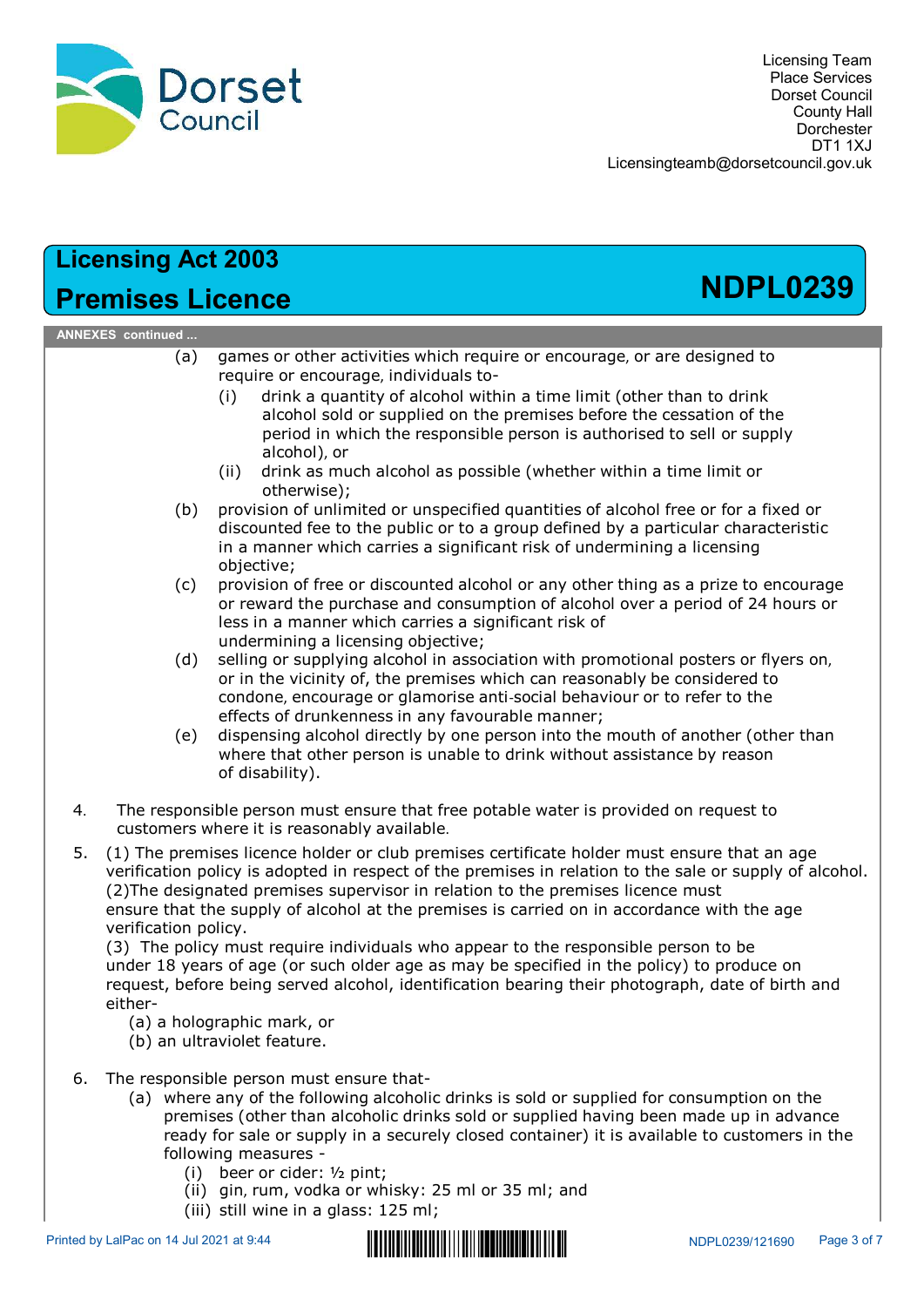

# Premises Licence NDPL0239

### ANNEXES continued ...

- **CONSERVATE:**<br>
(b) these measures are displayed in a menu, price list or other printed mat<br>
available to customers on the premises; and<br>
(c) where a customer does not in relation to a sale of alcohol specify the qu<br>
be so
- be sold, the customer is made aware that these measures are available." Licensingteamb@dorsetcouncil.gov.uk<br> **Since Since Incertial Since 1974**<br>
(b) these measures are displayed in a menu, price list or other printed material which is<br>
(b) these measures are displayed in a menu, price list or Licensingteamb@dorsetcouncil.gov.uk<br> **Sees Licence**<br>
(b) these measures are displayed in a menu, price list or other printed material which is<br>
(c) while to customers on the premises; and<br>
(c) where a customer does not in **(i) Controllation**<br> **Controllation** is the permisses are displayed in a menu, price list or other printed material which is<br>
valiable to customers on the premisses; and<br>
waliable to customer is made aware that these mea **2003**<br> **Cence**<br> **Cences**<br> **Cences**<br> **CENCE TOM**<br> **CENCE TO THE CONSECT ASSECT ASSECT ASSECT ASSECT ASSECT ASSECT AS A CUSTIMATE OF the customer is made aware that these measures are available."<br>
<b>CENCE OF THE CONSECT ASS Act 2003**<br> **SLICENCE EXECT STERT**<br> **SPACE THE REST AND THE REST AND THE REST AND THE REST AND THE REST AND THE REST AND THE PRESS THE ALCOND THE REST AND THE REST AND THE REST AND THE SPACE OF SPACE THE PRESS AND THE PRE Solution**<br> **Value 4**<br> **Concese**<br> **Concese**<br> **Concese**<br> **Concese**<br> **Concese**<br> **Concese**<br> **Concese**<br> **Concese**<br> **Concese**<br> **Concese**<br> **Concese**<br> **Concese**<br> **Concese**<br> **Concese**<br> **Concese**<br> **Concese**<br> **Concese**<br> **Concese**<br> **SES Licence**<br>
(b) these measures are displayed in a menu, price list or other printed material which is<br>
(c) where a customer does not in relation to a sale of alcohol specify the quantity of alcohol to<br>
evaliable to cus

- **Examples for a price which is less than the premise for a price which is a price which is a price which is a price which is a price which is a price which is a price which is a customer does not the premises and set of al**
- - - -
			-
			-
			-
			-

- 
- 
- 

d...<br>
aliable to customers on the premises; and<br>
here a customer does not in relation to a sale of alcohol specify the quantity of alcohol to<br>
e sold, the customer is made aware that these measures are available."<br> **Pricin** ese measures are usignwer in a nient, pincerists are considered to ustomers on the permises; and<br>wailable to customer some the permises; and<br>there a customer does not in relation to a sale of alcohol specify the quantity o e to customers on the perentises; and<br>a customer does not in relation to a sale of alcohol specify the quantity o<br>the customer does not in relation to a sale of alcohol specify the quantity o<br>dependence in relation to a s (c) where a customer does not in relation to a sale of a conono specify the quantity or accomputed.<br> **NA relevant person shall ensure that no alcohol is sold or supplied for consumption on or off<br>
A relevant person shall** be sold, the customer is made aware that these measures are available."<br>
A relevant person shall ensure that no alcohol is sold or supplied for consumption on or off<br>
the premises for a price which is less than the permitt **Arm Pricing**<br>A relevant person shall ensure that no alcohol is sold or supplied for consumption on or off<br>A relevant persons for a price which is less than the permitted price.<br>For the purposes of the condition set out i **All ends of the conduct of the premises of the propose of the premises for a price which is less than the permitted price.**<br>
For the purposes of the condition set out in paragraph 7-<br>
(a) "duty" is to be construed in acco A elevative permiss for a price which is less than the permitted price.<br>
8. For the purposes of the condition set out in paragraph 7-<br>
(a) "duty" is to be construed in accordance with the Alcoholic Liquor Duties Act 1979( For the purposes or the conductor set out in paragraph  $\sim$ <br>
(a) "duty" is to be construed in accordance with the Alcoholic Liquor Duties Act 1979(1)<br>
(b) "permitted price f's the price found by applying the formula-<br>
(ii (a) "exercity is to be constructed in accordance with the Aicoholic Liquor Direction is  $P = D + (D \times V)$ <br>
(b) "permitted price" is the price formula-<br>
(i) P is the primulted price,<br>
(ii) b is the mount of duty chargeable in r

- penny.
- 10. (1) Sub-paragraph (2) applies where the permitted price given by Paragraph (b) of paragraph 8 on a day ("the first day") would be different from the permitted price on the next day ("the second day") as a result of a change to the rate of duty or value added tax.

(2) The permitted price which would apply on the first day applies to sales or supplies of alcohol which take place before the expiry of the period of 14 days beginning on the second day.

## Annex 3 - Conditions attached after a Hearing by the Licensing Authority